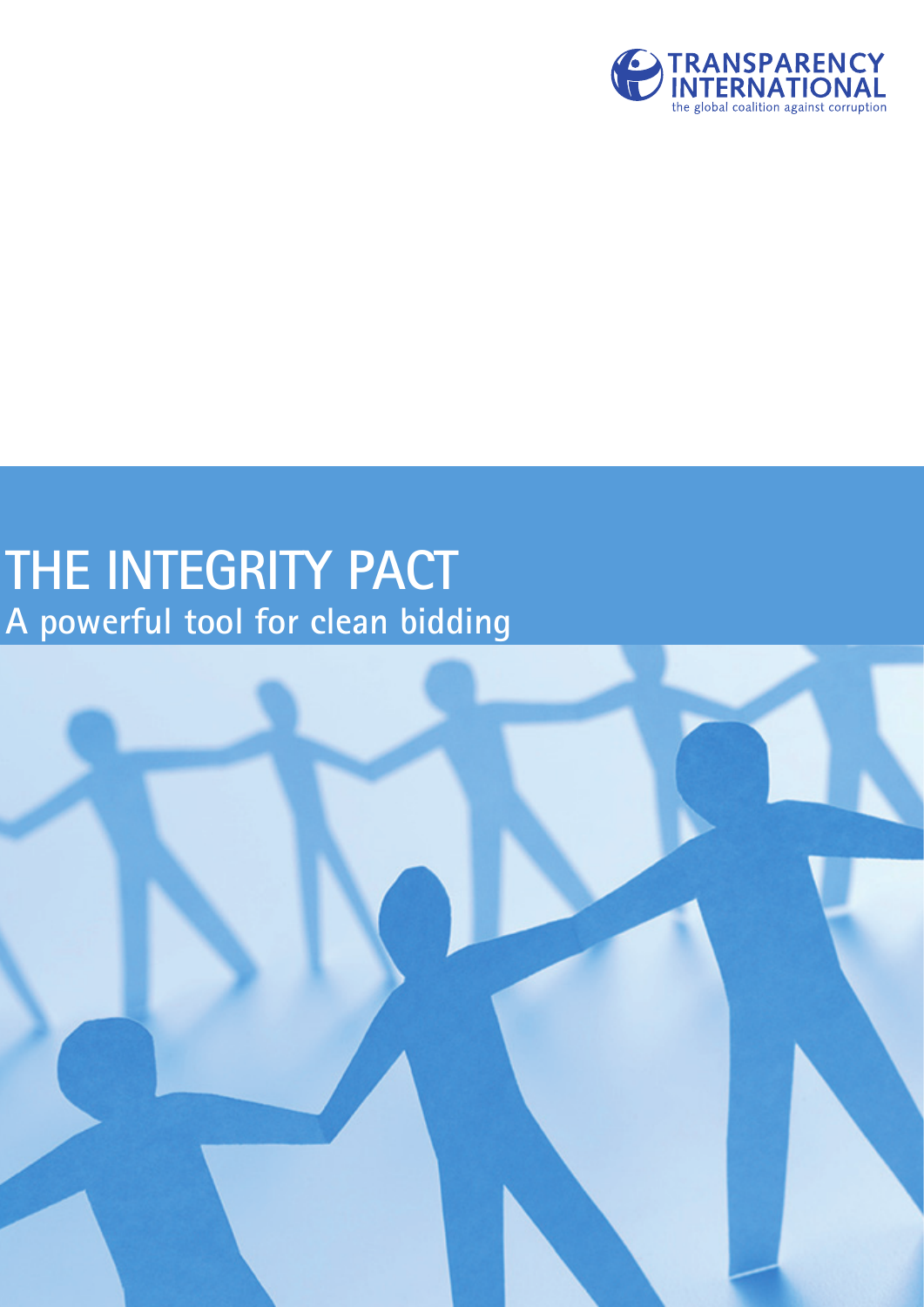# www.transparency.org

Your gateway to the fight against corruption

Transparency International is the global civil society organisation leading the fight against corruption. Through more than 90 chapters worldwide and an international secretariat in Berlin, Germany, TI raises awareness of the damaging effects of corruption and works with partners in government, business and civil society to develop and implement effective measures to tackle it.

ISBN: 978-3-935711-37-1 ©2009 Transaprency International. All Rights reserved.

Transparency International Alt Moabit 96 10559 Berlin, Germany Tel: +49-30-34 38 20-0 Fax: +49-30-34 70 39 12 www.transparency.org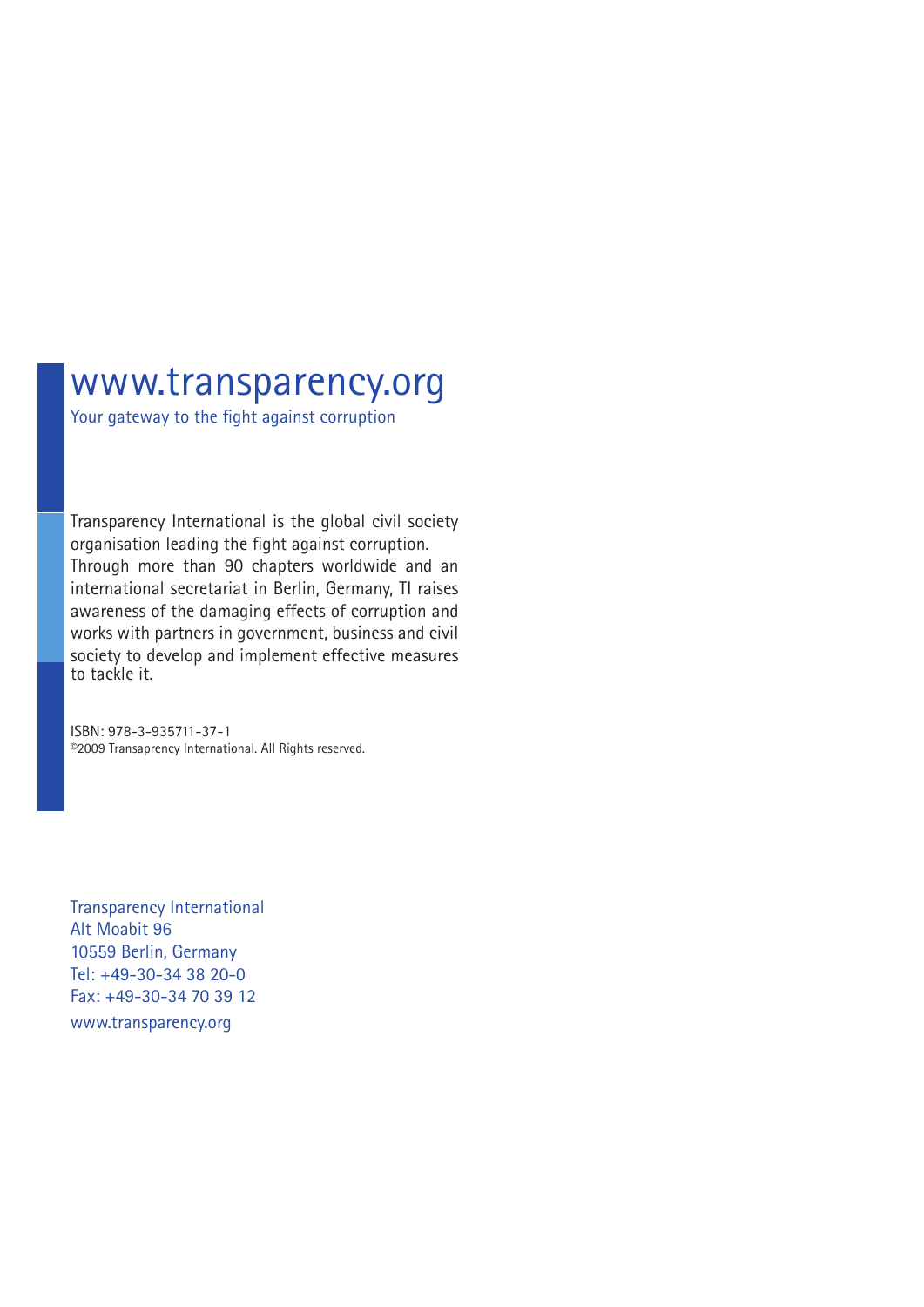

## **THE INTEGRITY PACT**

#### **A. WHAT IS AN INTEGRITY PACT?**

The Integrity Pact (IP) is a tool developed during the 1990s by Transparency International (TI) to help governments, businesses and civil society intent on fighting corruption in the field of public contracting. It consists of a process that includes an agreement between a government or government department (hereafter referred to as the Authority) and all bidders for a public sector contract.

The IP sets out rights and obligations to the effect that neither side will pay, offer, demand or accept bribes, or collude with competitors to obtain the contract, or while carrying it out. In addition, bidders are required to disclose all commissions and similar expenses paid by them to anybody in connection with the contract. If violations occur then sanctions will apply. These sanctions range from loss or denial of contract, forfeiture of the bid or performance bond and liability for damages, to blacklisting for future contracts on the side of the bidders, and criminal or disciplinary action against employees of the government.

Companies and governments alike stand to benefit from IPs. Companies can refrain from bribing in the knowledge that their competitors are bound by the same rules, while governments can reduce the high cost of corruption on procurement, privatisation and licensing.

The IP has shown itself to be adaptable to many legal settings and flexible in its application. Since its conception, the IP has been used in more than 15 countries worldwide and has benefited from feedback from a variety of individuals and organisations.

#### **B. HOW DO THE INTEGRITY PACTS OPERATE?**

#### **1. What are they for?**

In a specific contracting process, the IP is intended to accomplish two primary objectives:

- (a) To enable companies to abstain from bribing by providing assurances to them that
	- (i) their competitors will also refrain from bribing, and
	- (ii) government procurement, privatisation or licensing agencies will undertake to prevent corruption, including extortion, by their officials and to follow transparent procedures;

(b) To enable governments to reduce the high cost and the distorting impact of corruption on public procurement, privatisation or licensing.

Beyond the individual impact on the contracting process in question, the IP is also intended to create confidence and trust in the public decision-making, a more hospitable investment climate and public support for the government's own procurement, privatisation and licensing programmes.

#### **2. To what types of contracts can they be applied?**

The IP concept is suitable not just for construction and supply contracts, but equally for the selection of:

o the buyer/recipient of state property as part of a government's state asset privatisation programme,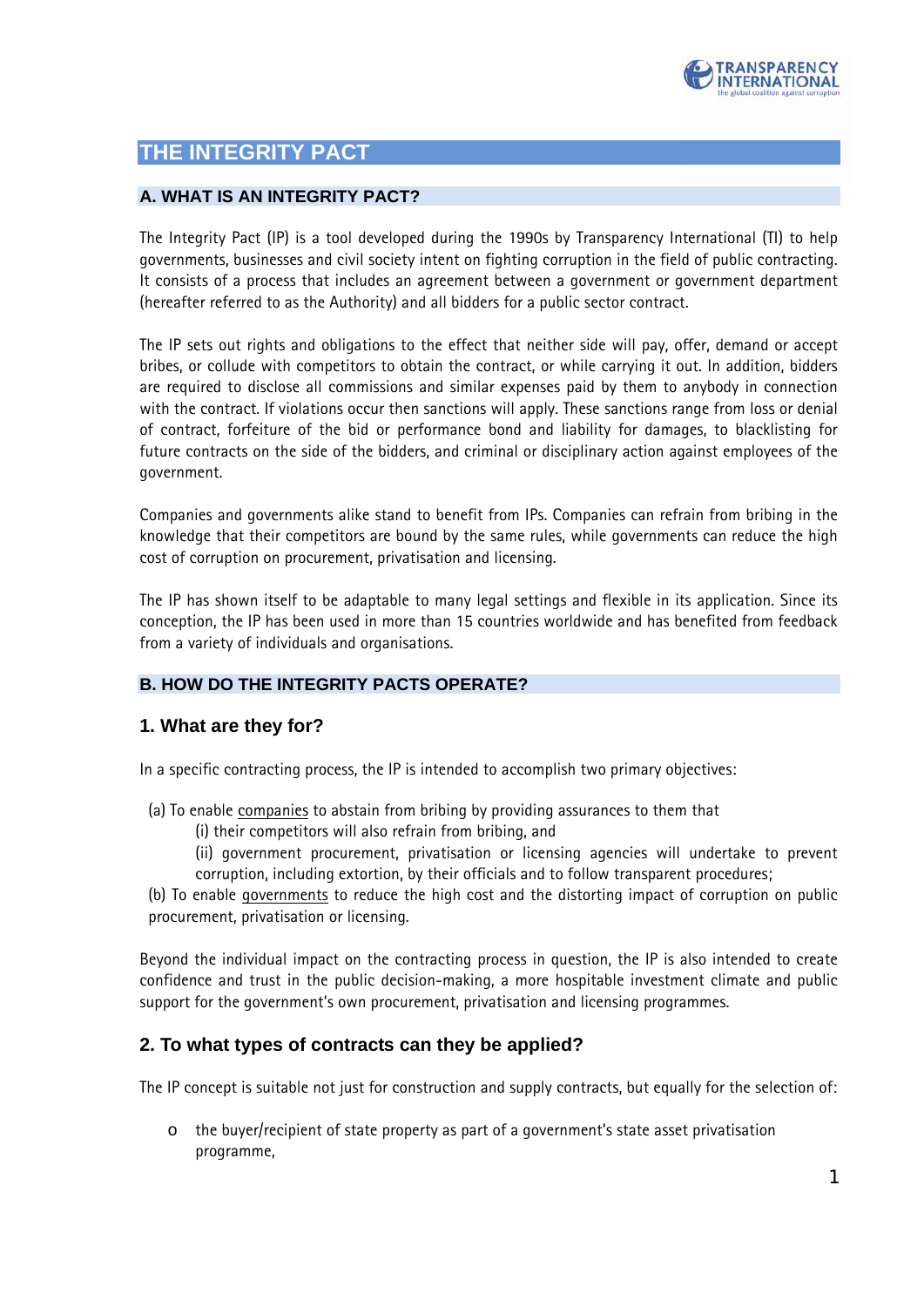

- o (engineering, architectural or other) consultants,
- o the beneficiary of a state license or concession (such as for oil or gas exploration or production, mining, fishing, logging or other extraction rights), or for government-regulated services (such as telecommunications, water supply or rubbish collection services).

The contract and the IP may cover the planning, design, construction, installation or operation of assets by the Authority, the privatisation sale of assets, the issuing by the Authority of licenses and concessions, as well as the corresponding services such as consulting services and similar technical, financial and administrative support. Whenever possible, the IP should cover all the activities related to the contract from the pre-selection of bidders, the bidding and contracting proper, through the implementation, to its completion and operation.

#### **3. When are they useful?**

The IP can and should be applied to the full range of activities concerning a particular investment, sale, license or concession:

- o beginning with the feasibility and preparatory stage: Even the preparation of the earliest alternative choice and design documents should be covered – if not, a dishonest consultant can misdirect the entire preparation process for the benefit of some contractors or suppliers;
- o continuing with the selection of the main contractors/suppliers/licensees;
- o and extending to the implementation of the main activity (execution of the construction or supply contract, especially the compliance with all the contract specifications agreed and all change and variation orders); indeed, for projects such as big dams or toxic plants (such as nuclear power plants), the protection by the IP should continue until the decommissioning and disposal of the project assets.

#### **C. WHAT MAKES AN INTEGRITY PACT AN INTEGRITY PACT?**

The essential **elements** of the Integrity Pact are:

- o a **pact** (contract) among a government office (the principal) inviting public tenders for any type of contracts related to goods and services and the bidders;
- o an **undertaking by the principal** that its officials will not demand or accept any bribes, gifts etc., with appropriate disciplinary or criminal sanctions in case of violation;
- o a **statement** by each bidder that it has not paid, and will not pay, any bribes in order to obtain or retain the contract;
- o an **undertaking by each bidder** to disclose all payments made in connection with the contract in question to anybody (including agents and other middlemen as well as family members etc.);
- the explicit acceptance by each bidder that the no-bribery commitment and the disclosure obligation, as well as the corresponding sanctions, **remain in force** for the winning bidder until the contract has been fully executed;
- o bidders are advised to have a company **Code of Conduct** (clearly rejecting the use of bribes and other unethical behaviour) and a compliance programme for the implementation of a Code of Conduct throughout the company;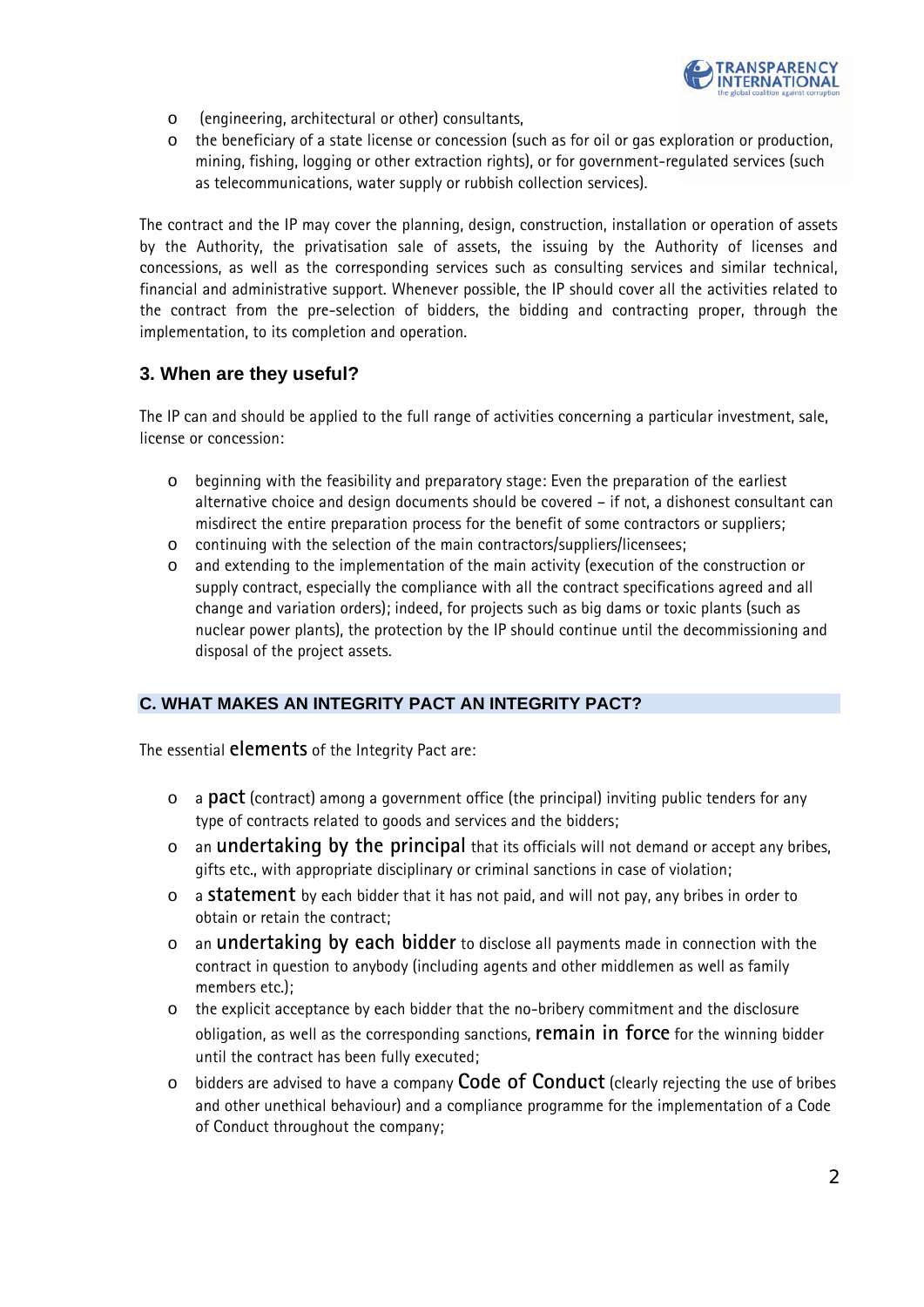

- o the use of **arbitration** as a conflict resolution mechanism and the instance to impose sanctions;
- o a pre-announced set of **sanctions** for any violation by a bidder of its commitments or undertakings, including (some or all):
	- denial or loss of contract.
	- forfeiture of the bid security and performance bond,
	- liability for damages to the principal and the competing bidders, and
	- debarment of the violator by the principal for an appropriate period of time.
- o an **independent monitoring system**, which can be performed with active civil society participation or any other structure with independence, accountability and credibility.

Maximum **transparency** at every step leading to the contract and throughout its implementation is the basis for the successful design, setup and implementation of an IP. Such transparency, in turn, calls for extensive and easy public access to all the relevant information including design, justification of contracting, pre-selection and selection of consultants, bidding documents, pre-selection of contractors, bidding procedures, bid evaluation, contracting, contract implementation and supervision.

It is highly desirable that there be a forum in which representatives of civil society can discuss the official steps taken in the context of the contract. At the present time, the Internet provides a nearly ideal platform. Public hearings are also an effective tool. However, access to legitimately proprietary information should remain restricted. If necessary, a representative of civil society could be granted the same access as the Authority, but the right of this representative to refer publicly to the proprietary aspects should be strictly specified in close relation to the danger, the suspicion and the degree of substantiation of corrupt practices.

#### **D. IS THERE A ROLE FOR CIVIL SOCIETY?**

From the outset it has been expected that **civil society** in the respective country would play a key role in overseeing and monitoring the correct and full implementation of the IP.

The legitimate confidentiality of proprietary information, to which civil society representatives would gain access, can be protected adequately through an appropriate contractual stipulation.

#### **E. INTEGRITY PACTS AT WORK**

#### **1. Application**

ABOUT THE SANCTIONS. One common question is: "What kind of evidence is required to be certain of a violation by a bidder so as to trigger sanctions?" Suspicion alone cannot be enough. Clearly, a criminal conviction for bribery is the most persuasive evidence, but a criminal conviction is rarely obtained, and in the event that one is, it usually comes much too late to be of any help in administering prompt sanctions. German practice, for example, is to treat a no-contest statement or an admission of guilt as equally persuasive. Recently the practice is emerging of considering it as adequate evidence of a violation if "on the basis of the facts available there are no material doubts". In any case, "sufficient evidence" is enough to trigger action, especially if non-reparable damages want to be avoided.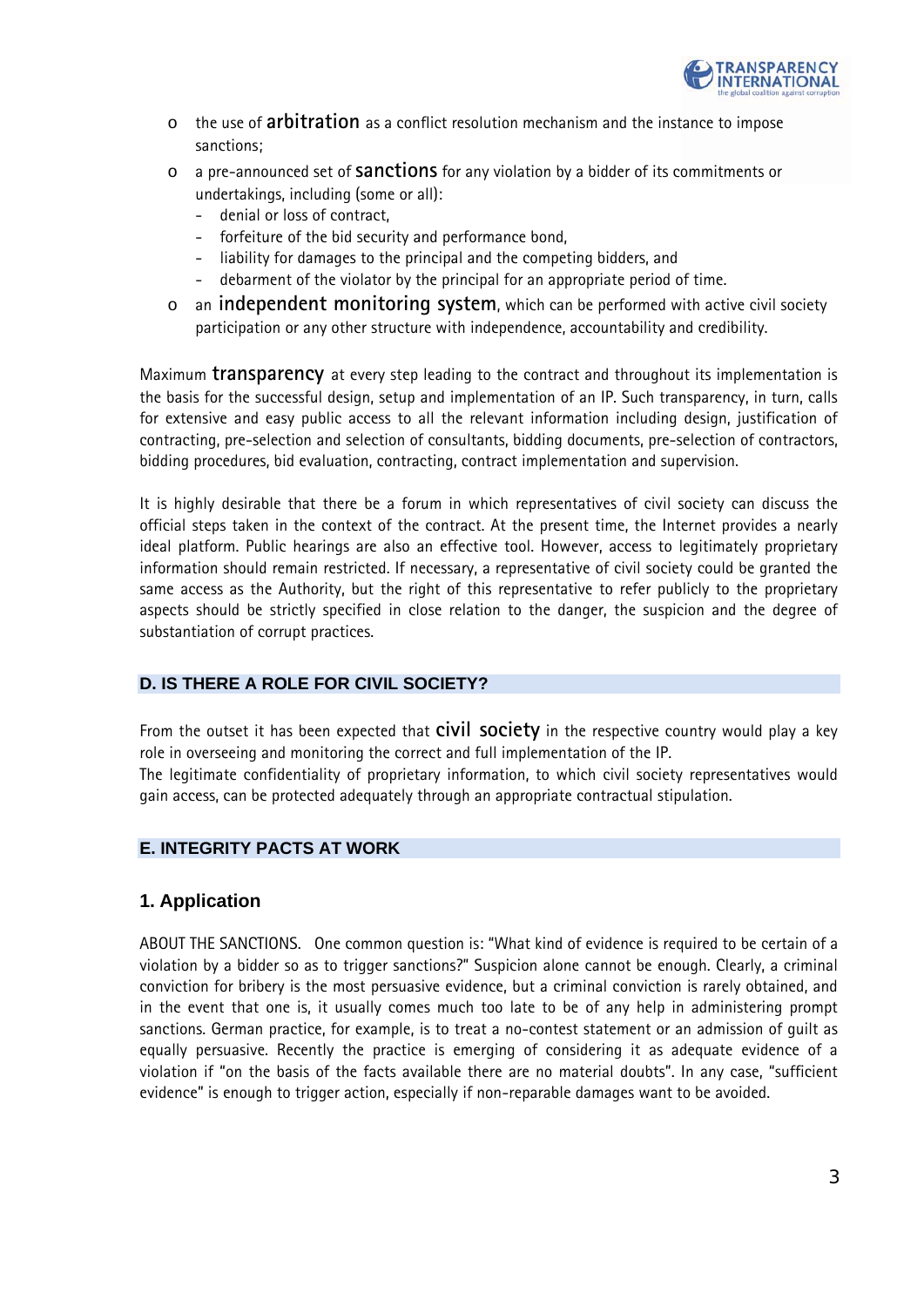

**ARBITRATION.** The venue for collecting damages should be arbitration under national or international auspices. Why arbitration rather than normal national jurisdiction?

- o By relying on the jurisdiction of a Northern country it is likely to be unacceptable to principals in a Southern country; similarly, relying on the national jurisdiction of a Southern country is likely to give little comfort to bidders from Northern countries; thus the consensual choice of arbitration.
- o Where a well functioning national system of arbitration exists, which commands the confidence of international companies, submitting a dispute to it will save time and costs.
- o Where such an accepted national arbitration system does not exist, the parties should provide for "international arbitration by the ICC Arbitration Court under the rules of the International Chamber of Commerce" (or a similar internationally accepted arbitration institution).

Normally, the parties would stipulate from the outset the place of session, the applicable law and the number of arbitrators.

**PAYMENT AND ASSET DISCLOSURE AND ITS LIMITS.** Considering that "agents" and "middlemen" are often used (sometimes primarily) as instruments for paying bribes, the model contains a stipulation that payments to agents must not exceed "appropriate amounts for legitimate services". This language stems from the ICC Rules of Conduct ("Extortion and Bribery in International Business Transactions", 1996 Revision). In fact, many globally active companies have begun to refrain from using such agents or middlemen.

- $\circ$  "Officials" of the principal will be required, on a reqular basis, to disclose their own and their family assets, so as to offer a handle if such officials acquire wealth from a source that cannot be explained.
- o Consultants that commit themselves not only not to pay bribes in order to obtain a contract, but also to design the project or project components in a manner that is totally nondiscriminatory, assure wide competition and will not offer advantages to a specific bidder.

**ABOUT MONITORING.** While a clear and unrestricted oversight and monitoring role for civil society is highly desirable in any country, it is understood that in some countries the government will not, at this time, be prepared to allow civil society to play such a role. In those cases the oversight and monitoring function could be performed in one of several ways:

- o The government employs what in some US cases has been called an "Independent Private Sector Inspector General" (or IPSIG). The IPSIG, a private sector company or individual, would come with the necessary expertise. Such an arrangement can be acceptable provided the IPSIG is given not only full access but also the contractual right to seek correction of any procedural problems or improprieties and, if no correction takes place, to inform the public of the impropriety.
	- or:
- o The government commits itself to provide full public disclosure of all relevant data regarding the evaluation of the competing bids. This would include a statement, that the evaluation criteria announced in the invitation to tender were fully applied, a list of the bidders and their prices, a list of the bids rejected, including the grounds for rejection, the major elements and aspects of the evaluation process and the specific reasons for selecting the winning bidder. The government should also at this time announce its own cost estimate for the project.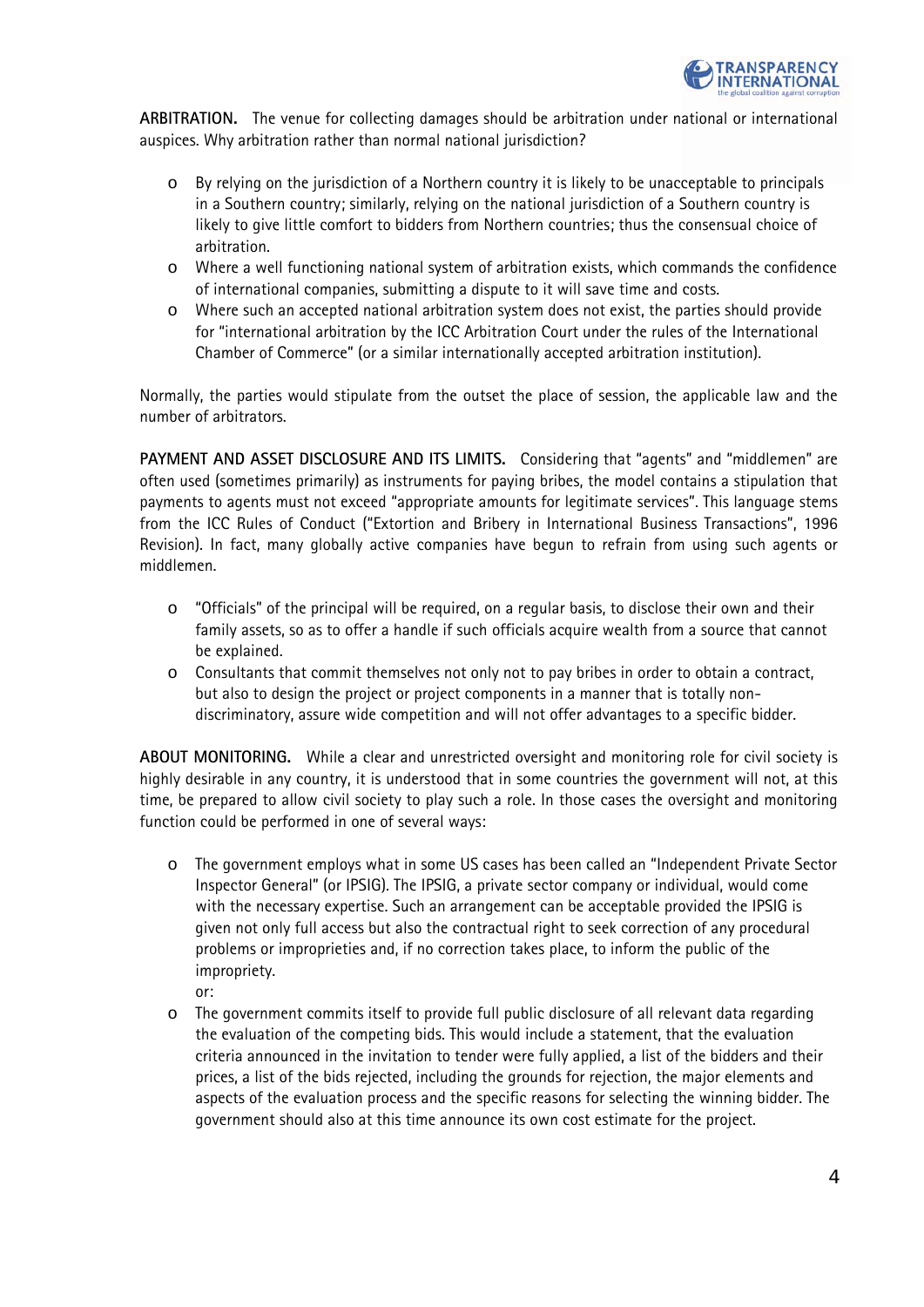

#### **2. Other issues regarding its application**

- o It is important to note that the IP can function only if all bidders submit to it. It is therefore highly desirable to make the **signing** of the IP **mandatory**. Some countries have chosen to make the signing voluntary, and then begin a campaign to convince all bidders of the advantages of having an IP in place; however, bidders will only be prepared to sign the IP provided all the competitors also sign. If only one bidder refuses to sign, all the others will withdraw their commitment, since after all the objective is the creation of a level playing field – for all players.
- o A fascinating and highly relevant recent development is the use in several countries of the Internet for total **transparency of procurement**. In Mexico, all public procurement activities countrywide are recorded and made available in great detail through a website that is accessible to all. In Colombia, a State Contracting Information System is meant to be widely accessible. Similar electronic information systems are being applied in Brazil, Chile, Ecuador, Pakistan and South Korea. The high degree of transparency achieved through this real-time access to public decision-making clearly reduces the opportunity for manipulation and should enhance the willingness of officials and bidders alike to commit to a corruption-free contracting procedure, such as through the IP.
- o Finally, experience shows that **the political will** to reduce corruption and to revive honesty and integrity in government contracting is an indispensable condition for success. That's why TI recommends starting any IP process by establishing the existence of that political will – at the highest available political level. Experience to date shows that it may be easier to establish and nail down that political will at the municipal level than at national government level.
- o In judging **the suitability of the IP** model one should take into account that since 1999, the OECD Anti-Bribery Convention makes bribing a foreign official a criminal act in all states that have ratified the Convention and in most of those countries the tax deductibility of bribes, which had been previously allowed, has been abolished. Bidders from many countries thus face a fundamentally different legal situation from the one they had operated in for years. They should therefore be prepared to enter into agreements designed to provide a "level playing field" for all competitors, irrespective of whether they come from countries bound by the OECD Convention rules or not.
- o Why is an IP valuable if there are existing laws in place? Despite the existence of **laws** that forbid corruption, the persistence of corruption problems in public contracting show the need to develop mechanisms that increase compliance with the law and make it harder to ignore. In this sense, the IP does not duplicate the law, but enables its compliance by levelling the playing field, and assuring the contenders that all will behave under the same conditions.

There are an increasing number of cases where all the essential principles of the IP are being applied. While there is some variety in the approach, the documents and the process, TI greatly appreciates the many efforts by TI-members worldwide to introduce the IP concept as fully as possible and encourages further experimentation with modified applications rather than insisting on a "purist" approach.

However, in order to assure consistency, TI national chapters are requested to maintain close contact with TI International Secretariat while they discuss and develop "customised" versions of the IP. TI is setting up a group of Resource Persons who can provide the necessary expertise in response to calls for help from individual national chapters when promoting the IPs.